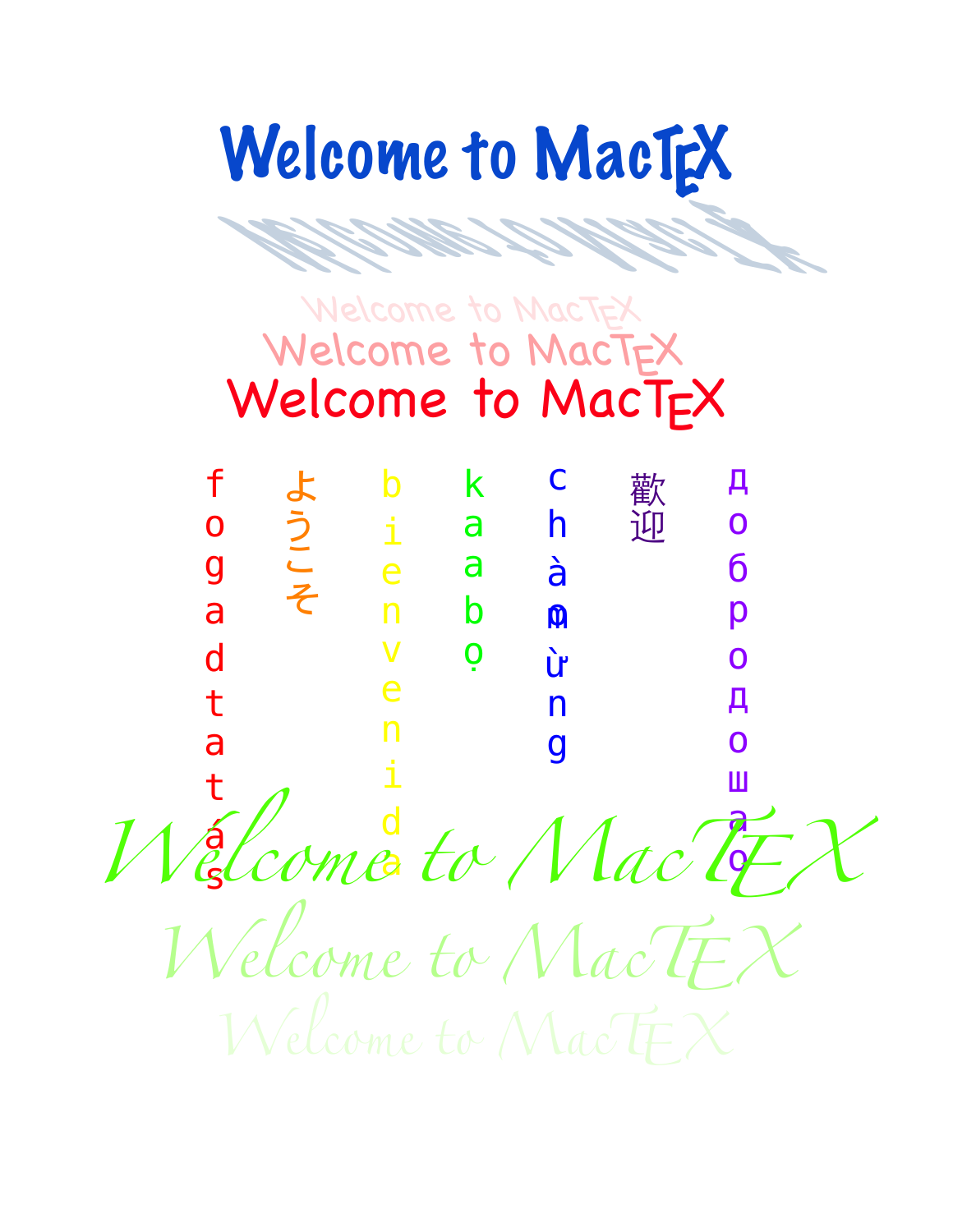# **Table of Contents**

| What You Can Do with MacTFX                        | $\mathbf{1}$   |
|----------------------------------------------------|----------------|
|                                                    | 2              |
|                                                    | 2              |
|                                                    | 3              |
|                                                    | 3              |
| A Sampler of What TFX Live Does                    | 4              |
|                                                    | $\overline{4}$ |
|                                                    | 5              |
| Page Margins, Odd and Even Numbered Pages, Columns | 6              |
|                                                    | $\overline{7}$ |
|                                                    | 7              |
|                                                    | $\overline{7}$ |
|                                                    | 8              |
|                                                    | $\mathfrak{g}$ |
|                                                    | 10             |
|                                                    | $10\,$         |
| Children of TFX-Using Your System Fonts            | 11             |
| <b>About The Learning Curve</b>                    | 11             |
| <b>Resources</b>                                   | 12             |
|                                                    | 12             |
|                                                    | 12             |
| Current Version of Welcome Doc                     | 13             |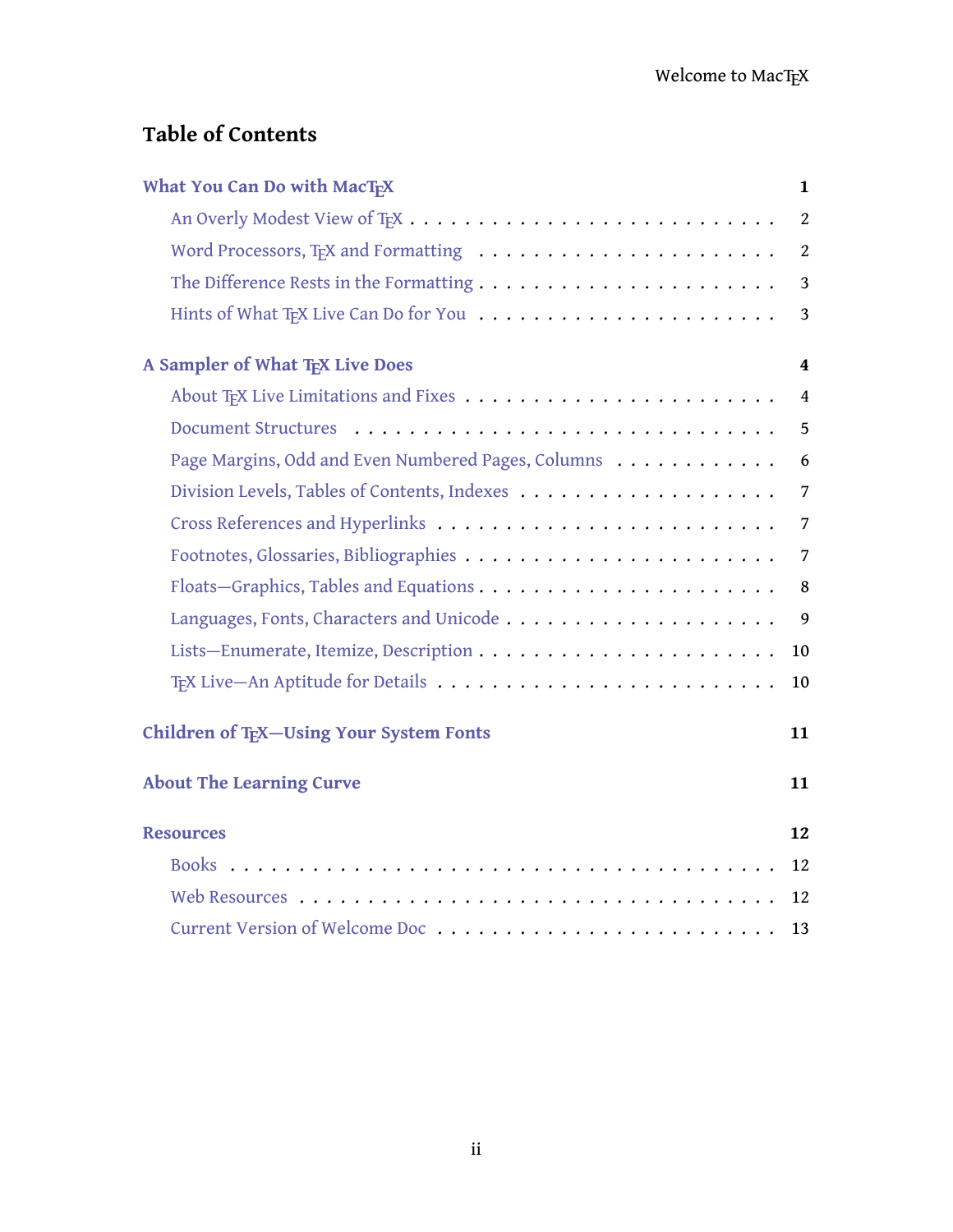## <span id="page-2-0"></span>**What You Can Do with MacTFX**

MacT<sub>E</sub>X is an OS X install package providing a completely configured and ready-to-use version of TEX Live. Produced by TEX User Groups worldwide, TEX Live consists of the TEX typesetting system and friends such as ETEX, XATEX and LuaTEX. TEX Live enables you to create any variety of documents $^{\rm 1}$  $^{\rm 1}$  $^{\rm 1}$ , from wedding invitations to books. You work with an editor such as T<sub>E</sub>XShop or a graphical user interface program such as LyX.



Figure 1: You create and change T<sub>F</sub>X Live files with an editor. You supply content and commands. TEX Live does the formatting.

TEX Live operates cross platform on OS X, Linux, Windows and Unix, plus virtually all other current computer systems. Documents produced with TEX Live on the Macintosh typeset identically on Windows or Unix—with the same linefeeds, page breaks, fonts and illustrations. This makes collaboration trivial, regardless of the computing platforms involved.

<span id="page-2-2"></span>What you can do with T<sub>EX</sub> Live depends on your familiarity with its capabilities. You can use T<sub>F</sub>X Live for almost all types of printing and publishing activities—from very simple to extremely detailed:

- *⇒* Write a letter or publish a memoir.
- *⇒* Design a poster or create a product catalog.
- *⇒* Generate a brochure or produce a textbook.
- *⇒* Construct a newsletter or fashion an annual report.

You can print your output or package it as a PDF or publish it as HTML. In fact, you can do almost anything with T<sub>EX</sub> Live—from a publishing point of view.

<span id="page-2-1"></span><sup>&</sup>lt;sup>1</sup>Finding a common term to describe the documents produced by a full T<sub>F</sub>X system is difficult. This is because documents created by TEX, ETEX and X=TEX differ from each other in subtle ways. This document refers to them all as TEX Live documents because they all come from the TEX Live system.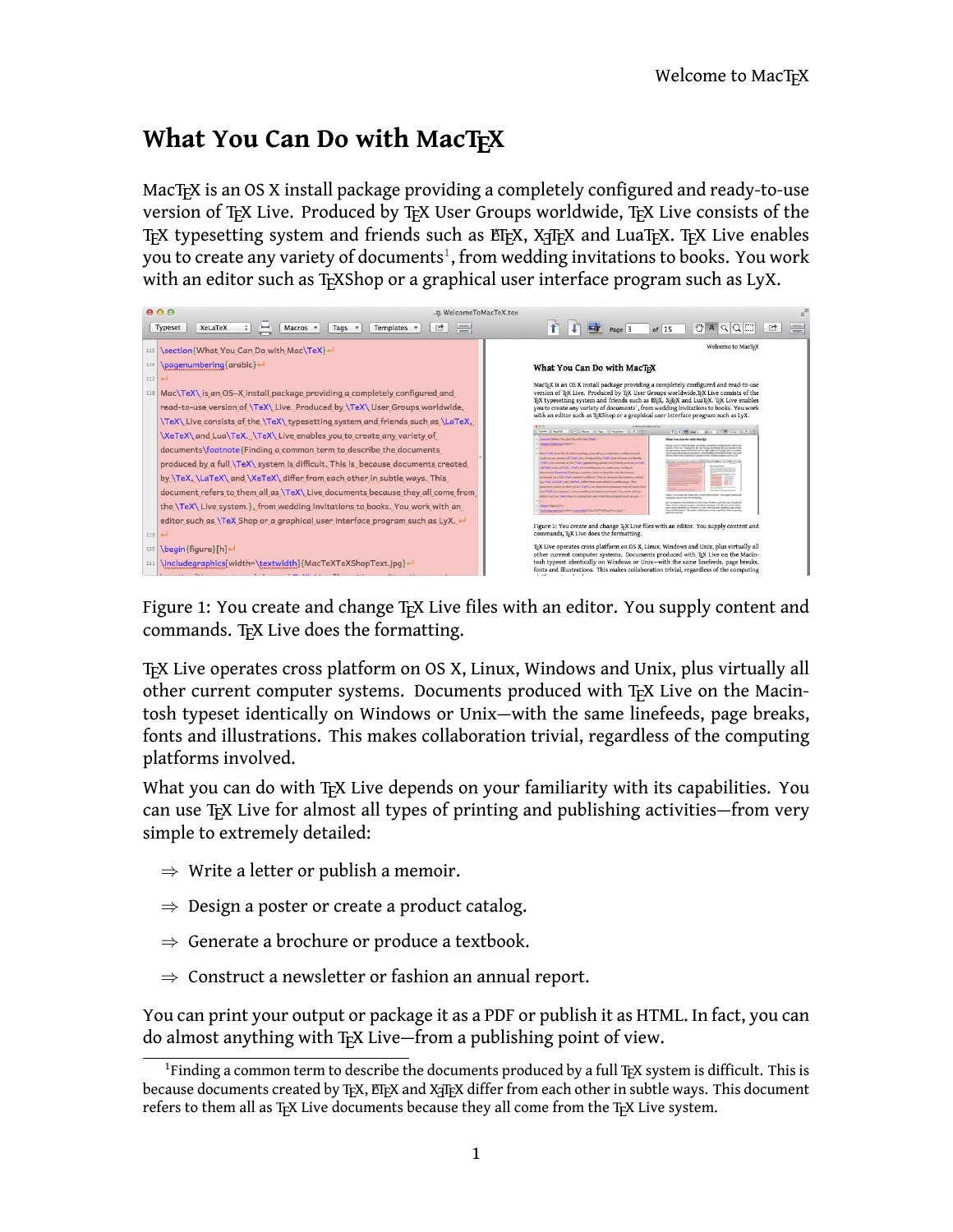#### <span id="page-3-0"></span>**An Overly Modest View of TEX**

TEX—the original ancestor of TEX Live—is a free, multilingual typesetting system designed "for the creation of beautiful books—and especially for books that contain a lot of mathematics."<sup>[2](#page-3-2)</sup> While this understated official description comes from T<sub>F</sub>X developer Donald E. Knuth, it may make the system sound very specialized. The opposite is true. In addition to beautiful equations, TFX produces the most beautiful text available for general publishing. But, does this really matter in the era of email, tweets and texts? Give it a try. Your love letters, business communications and mathematical treatises may benefit.

#### <span id="page-3-1"></span>**Word Processors, TEX and Formatting**

Near the beginning of the personal computer era, developers created word processing. Since then, word processors have gained some text manipulation and page layout abilities. But essentially all 21st Century word processors publish text the same now as then—exactly as you type it. Word processor marketers used to call this *What You See Is What You Get*. They abbreviated it as WYSIWYG and pronounced it as *whiz-e-wig*, or something similar. WYSIWYG works in more or less one way. When you type:

| Hello. |          |         |
|--------|----------|---------|
| love   | you.     |         |
| Won't  | you tell | me your |
|        | name.    |         |

your obedient software prints everything just as you entered it:

| Hello. |          |         |
|--------|----------|---------|
| love   | you.     |         |
| Won't  | you tell | me your |
|        | name?    |         |

While this may be nice on occasion, suppose you were nervously hurrying and typing poorly. Your output in this circumstance may look like a harassment note instead of a first indication of possible affection. But T<sub>F</sub>X can take care of that.

Type the exact same thing in T<sub>EX</sub> Live—with the exact same spacing and line breaks and you could very easily get:

*Hello. <sup>I</sup> love you. Won't you tell me your name?*

<span id="page-3-2"></span><sup>2</sup>Donald Ervin Knuth. *The TEXbook*, Volume A of Computers & Typesetting. Addison-Wesley, Reading, Mass., 1986. ISBN 0201134470.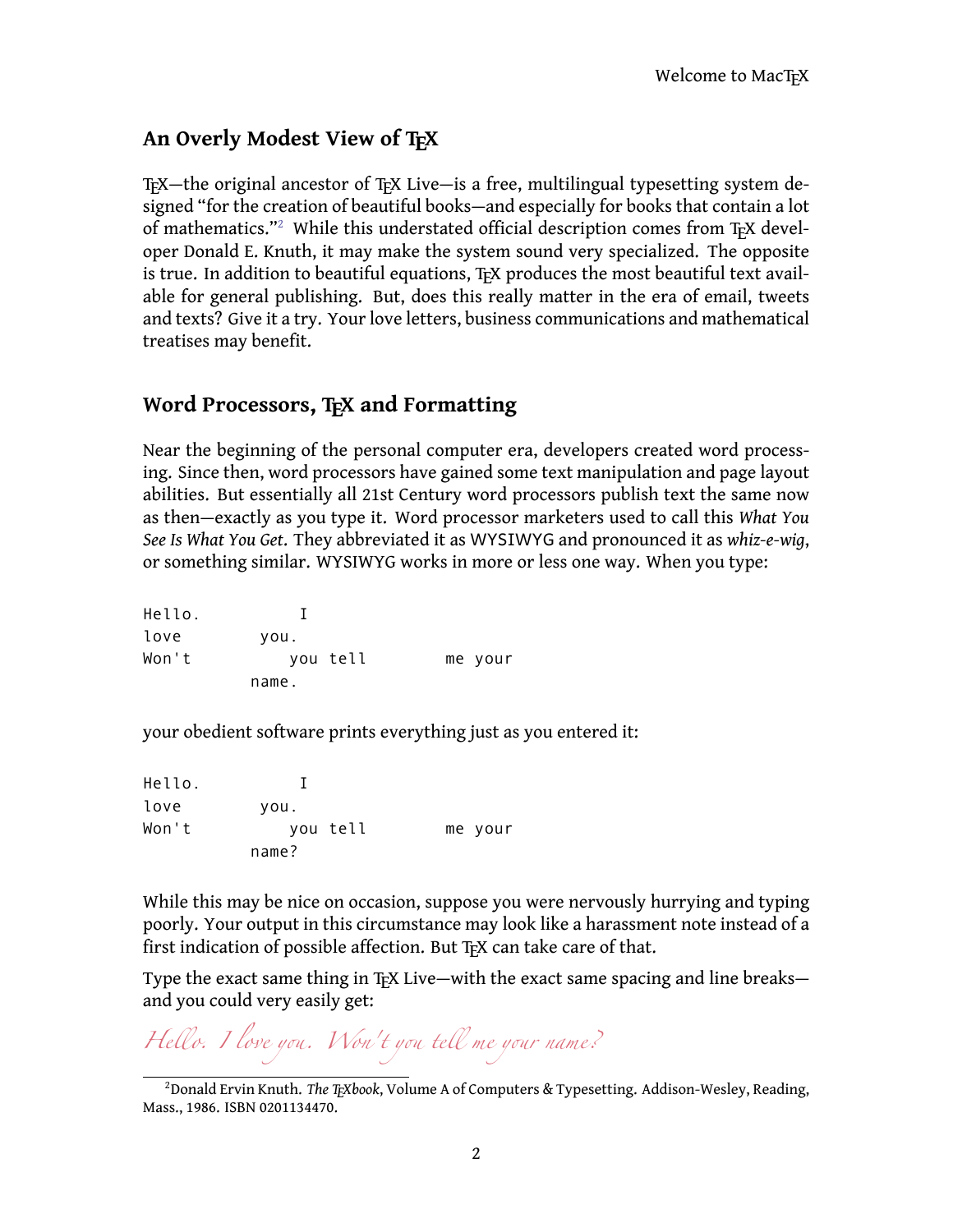TEX Live corrects your spacing—not your spelling—and line breaks. And it uses a beautiful font and color you requested. This is for most purposes much better than WYSI-WYG. Aware of the differences of their system over conventional word processors, TFX users sometimes refer to WYSIWYG as WYSIAYG—or *What You See Is All You Get*.

What makes the difference between T<sub>F</sub>X Live and word processing? Formatting!

#### <span id="page-4-0"></span>**The Difference Rests in the Formatting**

With a word processor, you do the formatting—with its potential inconsistencies. As you word process, you must remember to format everything—every time. From a TFX perspective, amazingly efficient software does the formatting and leaves the content to you. You tell T<sub>F</sub>X what you want and it does everything as you like it.

But suppose you want to do all of the formatting? Can you do that with TFX?

Of

**course** *you*

can…

if you really want to. But T<sub>E</sub>X eases the tasks of formatting, plus it produces beautiful typography.

#### <span id="page-4-1"></span>Hints of What T<sub>F</sub>X Live Can Do for You

TEX Live creates beautiful documents according to the commands you use. It comes with hundreds of built-in primitive commands and hundreds of additional ones created by combining primitives into so-called *macros*. A sample macro might combine two primitives—*\*sl for *slanted text* and *\*bf for **bold text**—to make a *\*section command with *slanted bold* text. When you tell T<sub>EX</sub> Live to format some text using this section heading, the heading takes on the appearance of the command you specify. This same concept applies to every division head, paragraph, sentence, word and character in your document. You provide the instructions. TEX does the formatting.

As a more specific example, a section heading may appear as bold characters, 12 points in size, using Copperplate font with small caps:

#### **A Hypothetical Section Heading**

In addition to fonts, the command for a section heading would also define space above and below the text, text alignment and other typographical controls. If you want to alter the appearance of the section heading, you modify its settings. The changes show up everywhere you use the section heading in your document.

But, this just touches the surface because T<sub>F</sub>X Live provides extreme flexibility.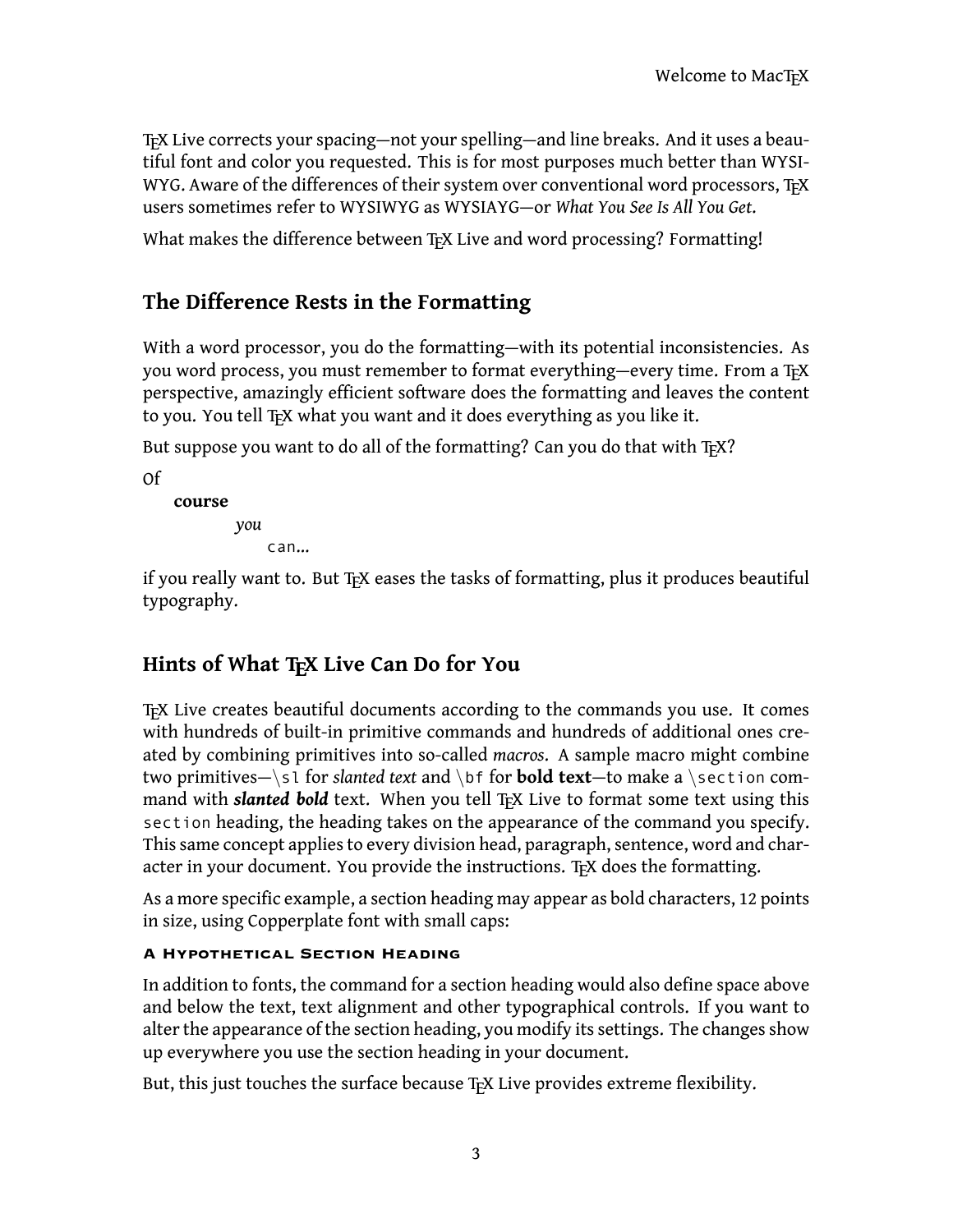## <span id="page-5-0"></span>**A Sampler of What TEX Live Does**

TEX Live helps make publishing convenient and consistent by controlling almost every aspect of document formatting. This benefits people in everyday life by saving time once you learn TEX Live. As a real-world example, an economics consulting company saved 200 hours of production time each month by switching preparation of its detailed reports from a page publishing program to T<sub>EX</sub> Live. When thoughtfully implemented, TEX Live can help recover lost time by managing the formatting of your documents. This section provides a sampling of the things T<sub>EX</sub> Live can do to lighten the formatting load so you can concentrate on content. But first you need to understand some limitations. exports from a page publishing program to T<sub>E</sub>X Live. When thoughtfully implemented A Live can help recover lost time by managing the formatting of your document his section provides a sampling of the things T<sub>E</sub>X Live can



Figure 2: Reshaping words with T<sub>F</sub>X Live.

#### <span id="page-5-1"></span>About T<sub>F</sub>X Live Limitations and Fixes

TEX Live is not all-things-publishing to all people. But its flexibility makes it come close. Consider some limitations of the popular ETFX format. A format consists of a structured group of related T<sub>EX</sub> macros. These macros define everything from page margins to character styles.

 $E$ FX is the primary and most well-known format of TFX. Originally the work of developer Leslie Lamport,  $E$ F<sub>F</sub>X provides macros to easily access most  $T$ <sub>F</sub>X functions, such as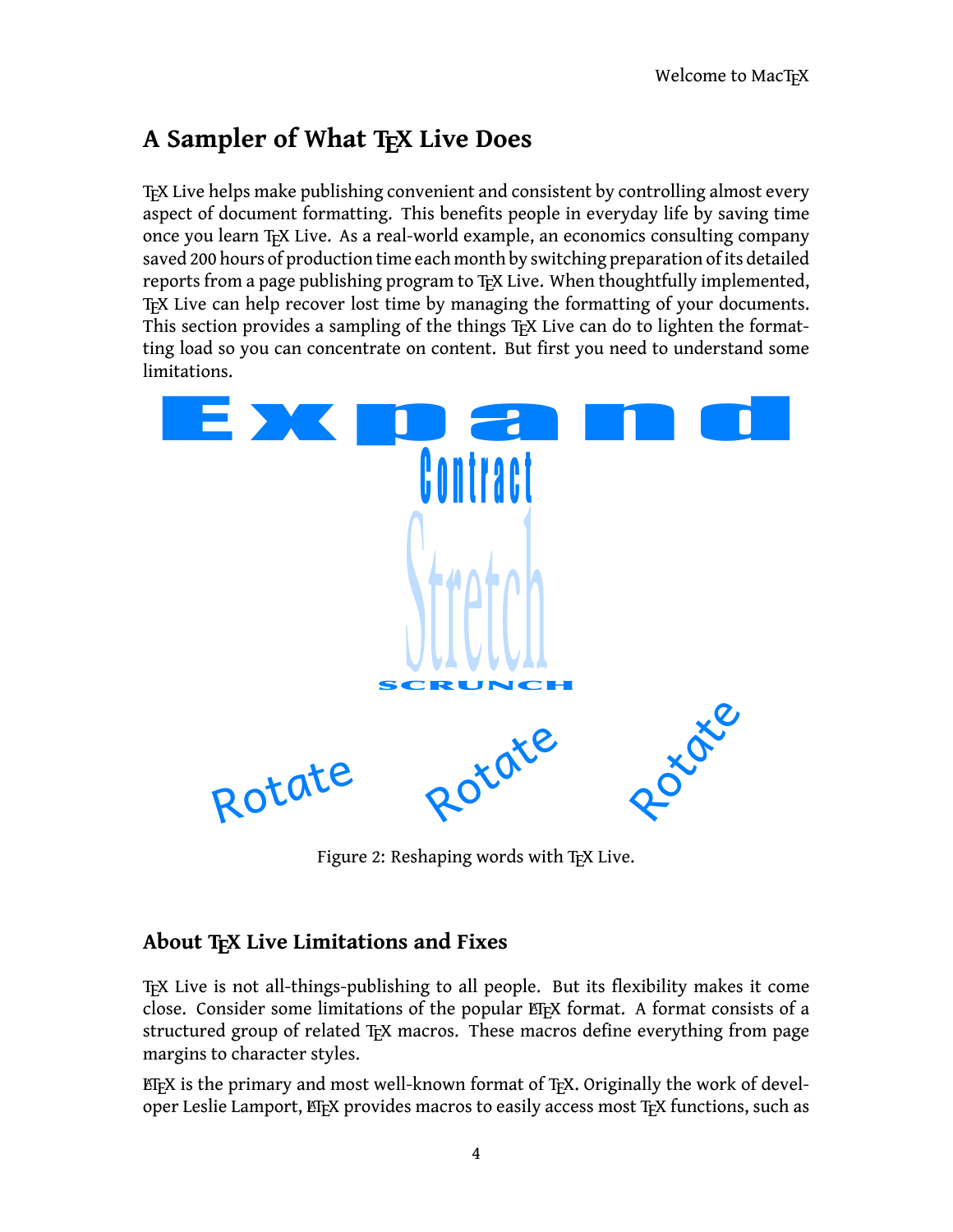setting up document structures, creating tables of contents, generating indexes and constructing various types of lists. But it also defines document formatting from the viewpoint of one person, the developer. The formatting macros in EIFX never work for everyone—unmodified, that is. For example, out-of-box ET<sub>F</sub>X implements multiple columns as one column or two. A new page begins each time you switch between one and two columns. This can produce some genuine pain when designing a document with varying numbers of columns. ET<sub>F</sub>X also defines typographic standards according to the tastes of the developer. While thoughtfully designed, these standards do not meet the needs of everyone.

To address these issues, ET<sub>E</sub>X offers access hooks into its macros for making minor changes. ET<sub>E</sub>X also contains designed-in flexibility for other developers to alter and extend its capabilities and behaviors.

The majority of users bend ET<sub>E</sub>X to their needs by using classes and packages to alter and extend its capabilities.

*Classes* define structures for document types such as letters, articles, reports and books. Developers can and do create new classes designed to meet their own needs. One such class implements multiple columns with the ability to change the number of columns within a single page.

*Packages* alter and extend classes. Some provide commands to customize text formats. Others add new functions, such as creating hypertext links, making magazine style layouts and customizing headers and footers.

You can find dozens of classes and hundreds of packages on CTAN—the [Comprehensive](http://www.ctan.org) T<sub>EX</sub> Archive Network—all for free. When you need a specialized capability, there is probably a package waiting to serve your needs.

In summary, while formats such as ETEX may not provide all design elements you need, classes and packages probably can. Sometimes you may need to search a little to find a class or package to fit your need. Sometimes you may need to create your own format, class, package or macro. You can also modifying existing ones.

#### <span id="page-6-0"></span>**Document Structures**

TEX Live defines document structures using classes. You can choose from various document styles, including classes for letters, articles, reports and books—the four built-in classes of LTFX. Classes provide commands for setting up document elements such as title pages, tables of contents, abstracts, acknowledgements, bibliographies and indexes, plus division levels for parts, chapters, sections and paragraphs.

Identical commands usually produce different results across various classes. For instance, section headings look differently in articles and books. Additionally, articles insert no page breaks between their titles, tables of contents and text. Report and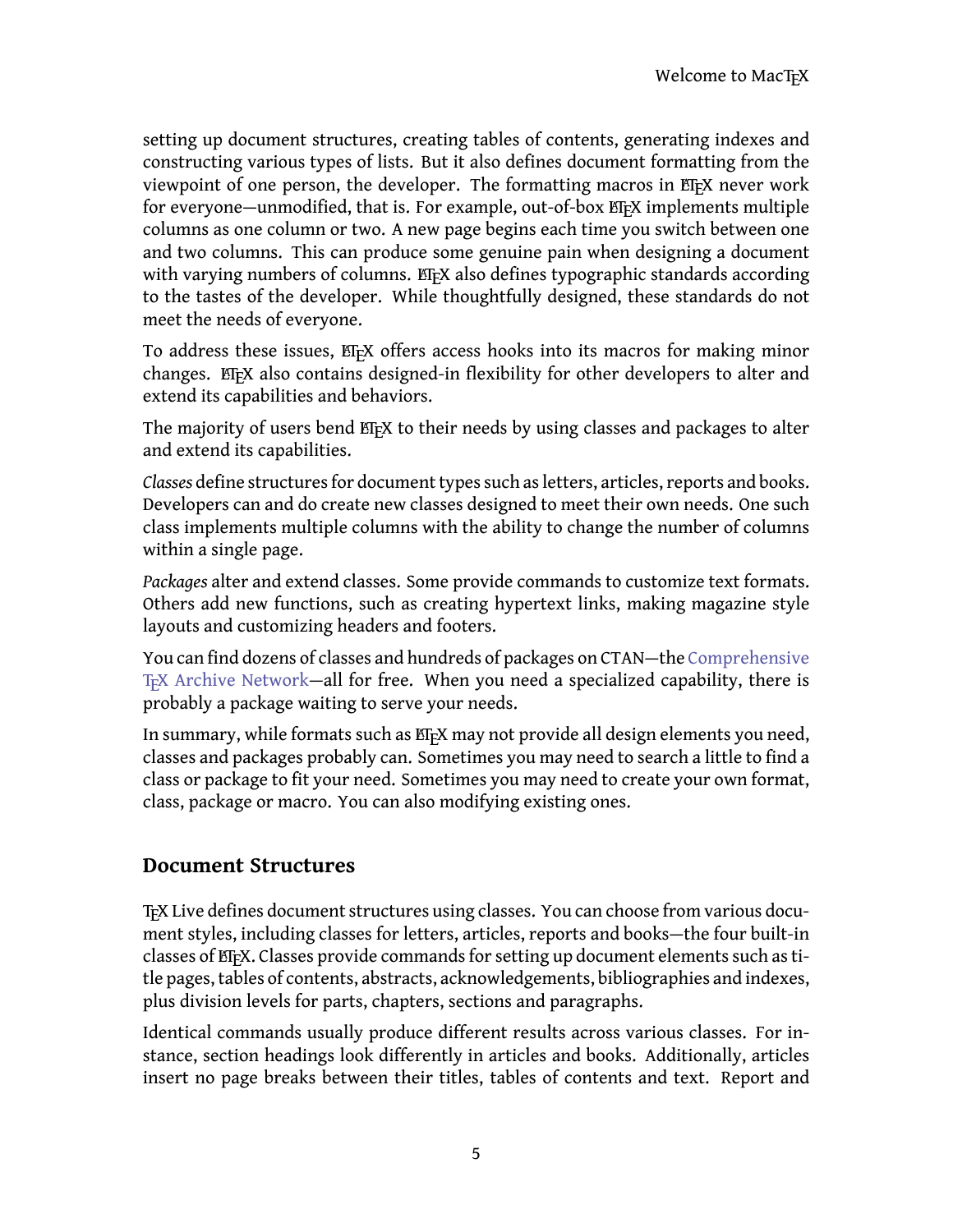book title pages and tables of contents appear on separate pages. Finally, some common commands are not available in all classes. This applies to document division commands in the letter class, because letters generally need no section headings. However, you can find workarounds to add formatted section headings to letters, if you really need to.

Classes enable flexibility for creating anything from newsletters to technical manuals to annual reports. You can also design your own classes, but doing this requires some expertise.



Figure 3: Having Fun with Reflections.

### <span id="page-7-0"></span>**Page Margins, Odd and Even Numbered Pages, Columns**

Good page design varies with the purpose of your publication and its means of distribution. For example, the specifications of odd and even numbered pages depend on the final destination of your project. When printing on one side or not printing at all, you may want all pages to look the same. For two-sided printing, you may oppositely offset odd- and even-numbered pages to create binding margins. You may increase white space for margin notes or narrow the margins to reduce the number of printed pages. The amount of text and graphic columns you choose varies with page width and size of graphics.

These considerations and others make page design complex and potentially difficult to manage. T<sub>F</sub>X Live classes and packages provide commands to make page design easier. Classes specify default margins, page layout and number of columns. You can change these with class options and commands from page-design packages. To make life easier, some packages allow you to specify just the measurements you want to control—left and rights margins, for example—and then automatically adjust all other settings to match the best practices of publishing.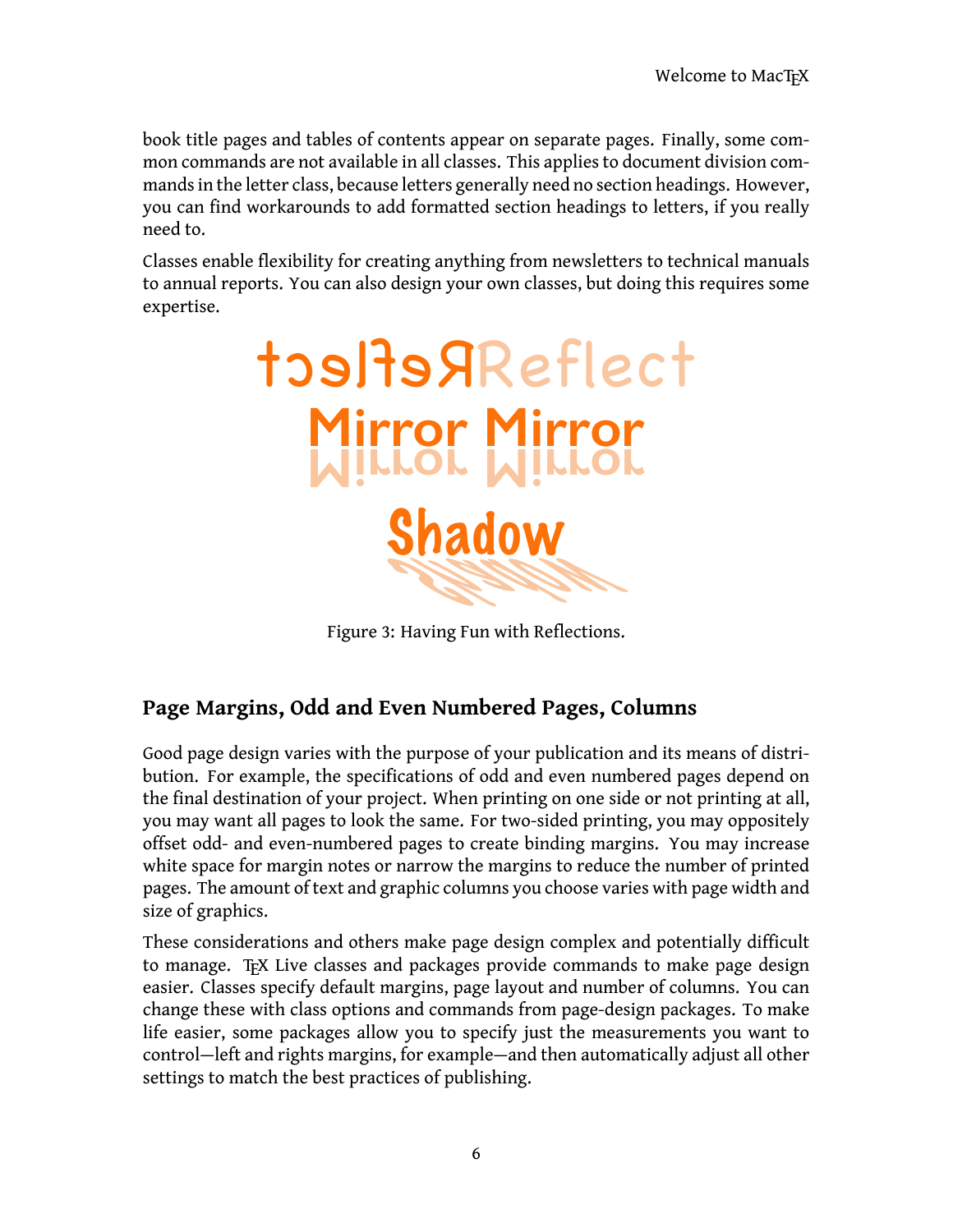### <span id="page-8-0"></span>**Division Levels, Tables of Contents, Indexes**

Division levels provide a framework for your publication, making it easier to understand at a glance. A table of contents and an index makes information easier to find, especially in large documents.

Articles prepared in T<sub>E</sub>X Live contain three levels of sections plus paragraphs. You can number the division headings or make them unnumbered. You can also number paragraphs. Reports add chapters above the sections. Each chapter automatically starts on a new page, but you can override this. You can also require all chapters to start on either odd-numbered or even-numbered pages. Books provide optional parts in addition to the chapters. Parts automatically start on new pages. You can number pages consecutively throughout your publication, or restart numbering at specified document divisions.

TEX Live creates tables of contents from your division headings plus optional additional manual entries. The contents section can also create lists of figures, tables and equations. For large projects you can produce a summary contents at the beginning of the document and detailed contents after the title page of each major division.

With T<sub>EX</sub> Live you can also make single-level or multiple-level indexes. You can also create multiple indexes with different purposes, for example a topic index and an index of locations.

### <span id="page-8-1"></span>**Cross References and Hyperlinks**

Cross references and hyperlinks make documents easier to navigate. Cross references tell readers where to find information in the current document—see page [2](#page-3-0) to read a quote from the original developer of TEX. Hyperlinks create connections to external locations, such as the website of the original developer of T<sub>E</sub>X.

Cross references can guide your reader to specified tables, figures, equations, sections and pages—all by number. In addition to going to web addresses, hyperlinks can direct readers to other locations inside your document—such as [a list of things you can](#page-2-2) [do](#page-2-2)—when you publish your document as a PDF. When you activate hyperlinks with the hyperref package, the entries in your table of contents, index, footnotes and bibliography automatically become internal hyperlinks.

### <span id="page-8-2"></span>**Footnotes, Glossaries, Bibliographies**

Footnotes, glossaries and bibliographies provide explanations, clarifications and scholarly background information for your documents.

TEX Live can generate footnotes or endnotes with document-wide sequential numbers or numbers restarted at division levels. You can format your footnotes to match the requirements of your publication. Once they are formatted, they stay formatted.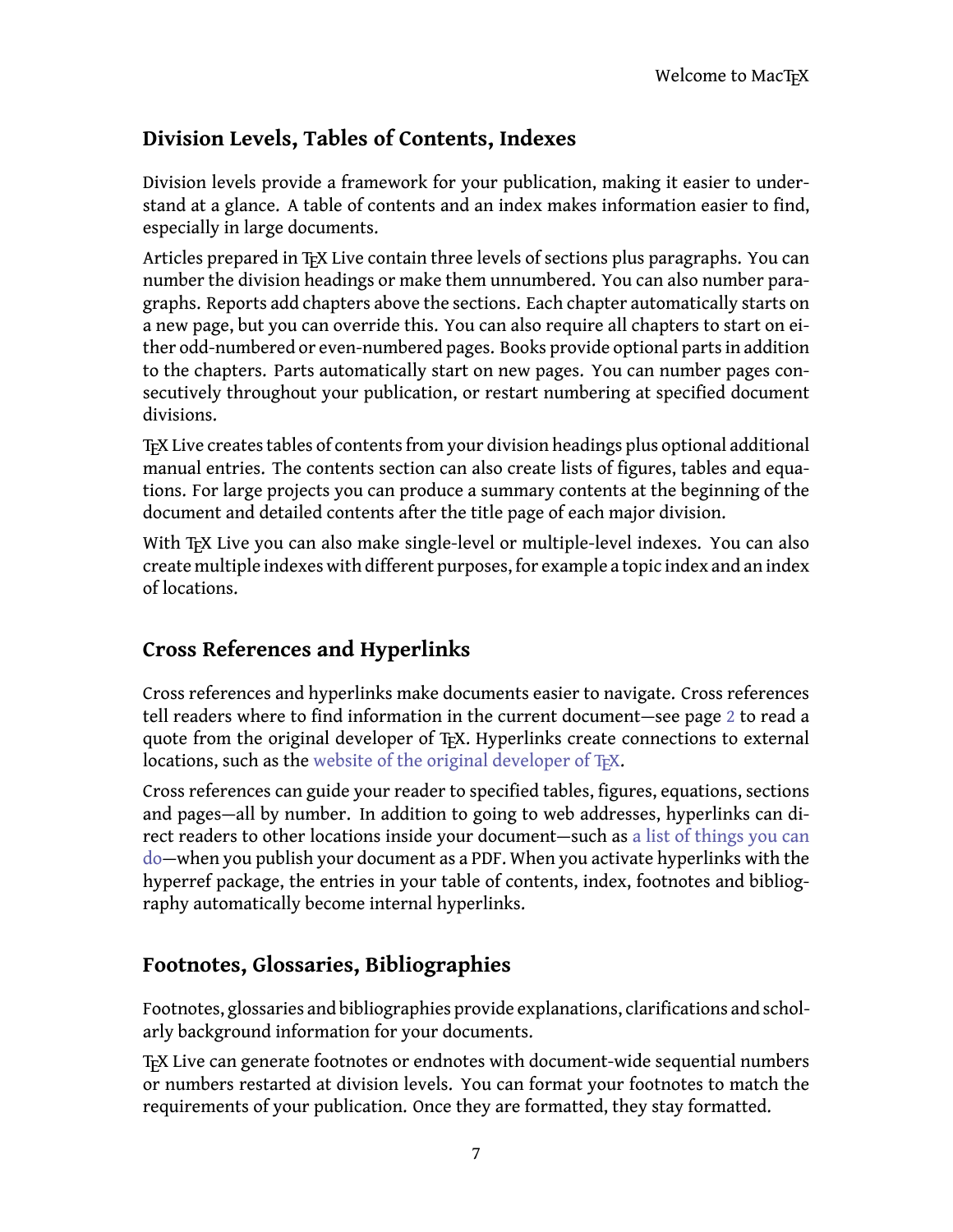Bibliography creation in TEX Live provides an extraordinary number of options through formats, classes, packages and styles<sup>[3](#page-9-1)</sup>. Together, these allow you to create and publish a list of resources in any standard style. You can also create one to meet your own needs. You can find existing bibliography styles to match the requirements of almost all academic institutions, professional publications and scholarly journals. Many of these organizations can provide you with their style definition for T<sub>F</sub>X bibliographies. You can manually enter your bibliographic sources into T<sub>E</sub>X source files or create an external database. For an external database, you can manually create your list of sources or use one of the computer-assisted research tools, such as BibDesk—a very helpful application.

TEX Live provides commands for creating one or more glossaries. These allow you to create lists of terms and definitions while leaving the formatting to T<sub>F</sub>X Live.



Figure 4: Color Rules by Lightwave Length. See xcolor package for details.

## <span id="page-9-0"></span>**Floats—Graphics, Tables and Equations**

Floats provide flexibility in publishing graphics, tables and equations. Each of these objects goes inside a specialized wrapper called an environment. Environments can move outside the normal flow of text. For example, a table may float to the top of a page, away from its neighboring text but still nearby. Floats can also move to the bottom of a page or simply stay where you originally placed them if you disable their ability to float. In some cases you tell all floats to move to the end of a section. You can then guide readers to your graphics, tables and equations through cross-referencing as described on page [7.](#page-8-1)

Table floats can contain any type of information including rows and columns of tabular data. Graphics from external sources—such as jpeg images—float in the figure

<span id="page-9-1"></span><sup>&</sup>lt;sup>3</sup>Bibliography styles tells TEX Live how to format bibliography entries.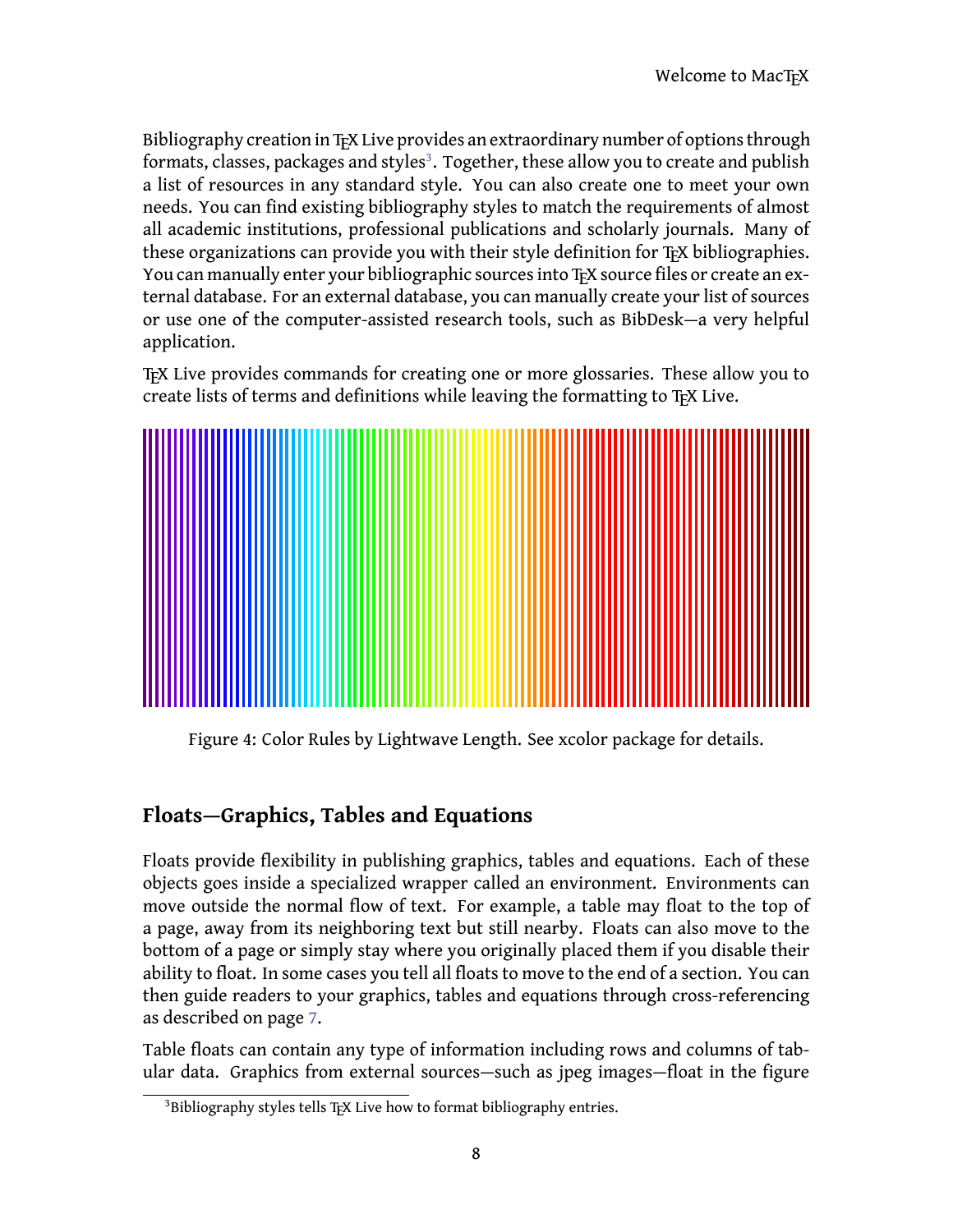environment. You can scale, crop, position and rotate graphics. With a special type of picture environment you can draw pictures by specifying the sizes and locations of basic objects—lines, circles, arrows and text. Equation floats contain beautifully typeset equations, the primary motivation for the original development of  $T<sub>F</sub>X$ . All floats provide for captions and can appear in the lists below the table of contents.

#### <span id="page-10-0"></span>**Languages, Fonts, Characters and Unicode**

In the beginning, T<sub>F</sub>X could work for any language built around roman characters-A, B, C...—and basic diacriticals—Á,  $\hat{A}$ ,  $\hat{A}$ .... And it could typeset ligatures—Æ, Œ.... Today, T<sub>F</sub>X Live typesets in almost any language with a TrueType or OpenType font. And it still does diacriticals and ligatures, plus old style numbers, small caps and many other typographical features. It can type Japanese hiragana, katakana and kanji, plus Chinese kanji and other ideographic characters.

TEX typesets right-to-left, left-to-right and top-to-bottom.

It also supports languages<sup>[4](#page-10-1)</sup> such as:

| Afrikaans          | Czech     | Icelandic       | Luba-Katanga      | Nyankole   | Swedish      |
|--------------------|-----------|-----------------|-------------------|------------|--------------|
| Aghem              | Danish    | Igbo            | Luo               | Oromo      | Swiss German |
| Akan               | Duala     | Indonesian      | Luyia             | Polish     | Taita        |
| Albanian           | Dutch     | Irish           | Macedonian        | Portuguese | Tajik        |
| Asu                | Embu      | Italian         | Machame           | Romanian   | Tasawag      |
| Azerbaijani        | English   | Japanese        | Makhuwa-Meetto    | Romansh    | Teso         |
| Bafia              | Esperanto | Jola-Fonyi      | Makonde           | Rombo      | Tongan       |
| <b>Bambara</b>     | Estonian  | Kabuverdianu    | Malagasy          | Rundi      | Turkish      |
| Basaa              | Ewe       | Kabyle          | Malay             | Russian    | Turkmen      |
| Basque             | Ewondo    | Kalaallisut     | Maltese           | Rwa        | Ukrainian    |
| Belarusian         | Faroese   | Kalenjin        | Manx              | Samburu    | <b>Uzbek</b> |
| Bemba              | Filipino  | Kamba           | Masai             | Sango      | Vietnamese   |
| Bena               | Finnish   | Kazakh          | Meru              | Sangu      | Vunjo        |
| Bosnian            | French    | Kikuyu          | Meta'             | Sena       | Welsh        |
| <b>Breton</b>      | Fulah     | Kinyarwanda     | Mongolian         | Serbian    | Yangben      |
| Bulgarian          | Galician  | Kirghiz         | Morisyen          | Shambala   | Yoruba       |
| Catalan            | Ganda     | Koyra Chiini    | Mundang           | Shona      | Zarma        |
| C. Atlas Tamazight | German    | Koyraboro Senni | Nama              | Slovak     | Zulu.        |
| Chiga              | Greek     | Kwasio          | Ngomba            | Slovenian  |              |
| Chinese            | Gusii     | Langi           | North Ndebele     | Soga       |              |
| Congo Swahili      | Hausa     | Latvian         | Norwegian Bokmål  | Somali     |              |
| Cornish            | Hawaiian  | Lingala         | Norwegian Nynorsk | Spanish    |              |
| Croatian           | Hungarian | Lithuanian      | Nuer              | Swahili    |              |
|                    |           |                 |                   |            |              |

<span id="page-10-1"></span><sup>4</sup>This is a partial list compiled from the languages supported by fonts in the Mac OS X fonts library.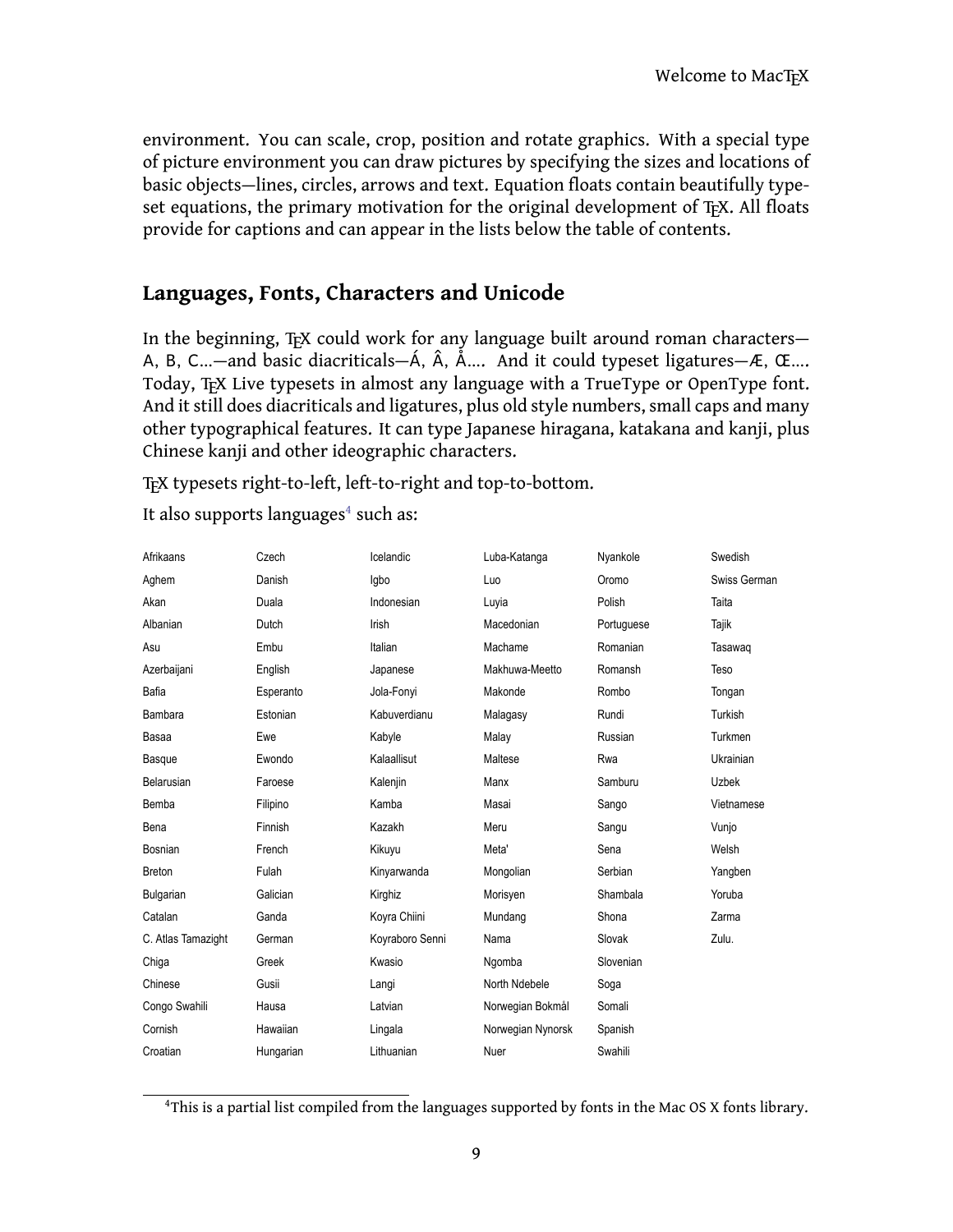#### <span id="page-11-0"></span>**Lists—Enumerate, Itemize, Description**

TEX Live does lists nicely. The types of lists include:

**Itemized** These lists separate items with bullets.

*⇒* ᶻᷘᴗᴾ一ᴿ *⇒* ᷢᴗᴾ二ᴿ *⇒* ᷌Ḋᴗᴾ三ᴿ

- **Enumerated** Once you set them, numbered lists stay numbered. They never renumber themselves or combine themselves with previous or next numbered lists, areas where word processors struggle.
	- 1. Ready.
	- 2. Set.
	- 3. Go.

**Description** Description lists are for items needing long explanations.[5](#page-11-2)

**One** A single unit; as, one is the base of all numbers.

**Two** The sum of one and one; the number next greater than one and next less than three; two units or objects.

**Three** The number greater by a unit than two; three units or objects.

#### <span id="page-11-1"></span>**TEX Live—An Aptitude for Details**

The foregoing attributes provide a small sampling of what T<sub>EX</sub> Live formats for you. And there is more. From here its aptitudes become more subtle as it forms characters into words, words into lines, lines into paragraphs and paragraphs into pages. It correctly typesets left-to-right, right-to-left and vertically. It works to create smooth margins with evenly spaced words and without character spacing. It manages widow and orphan lines and attempts to prevent difficult page breaks. Sometimes it requires manual intervention. But overall, it saves time and gives you the most beautiful results available, at least equivalent to the best commercial typesetting software—sometimes better.

<span id="page-11-2"></span><sup>&</sup>lt;sup>5</sup>The definitions of One. Two and Three are from 1913 Webster.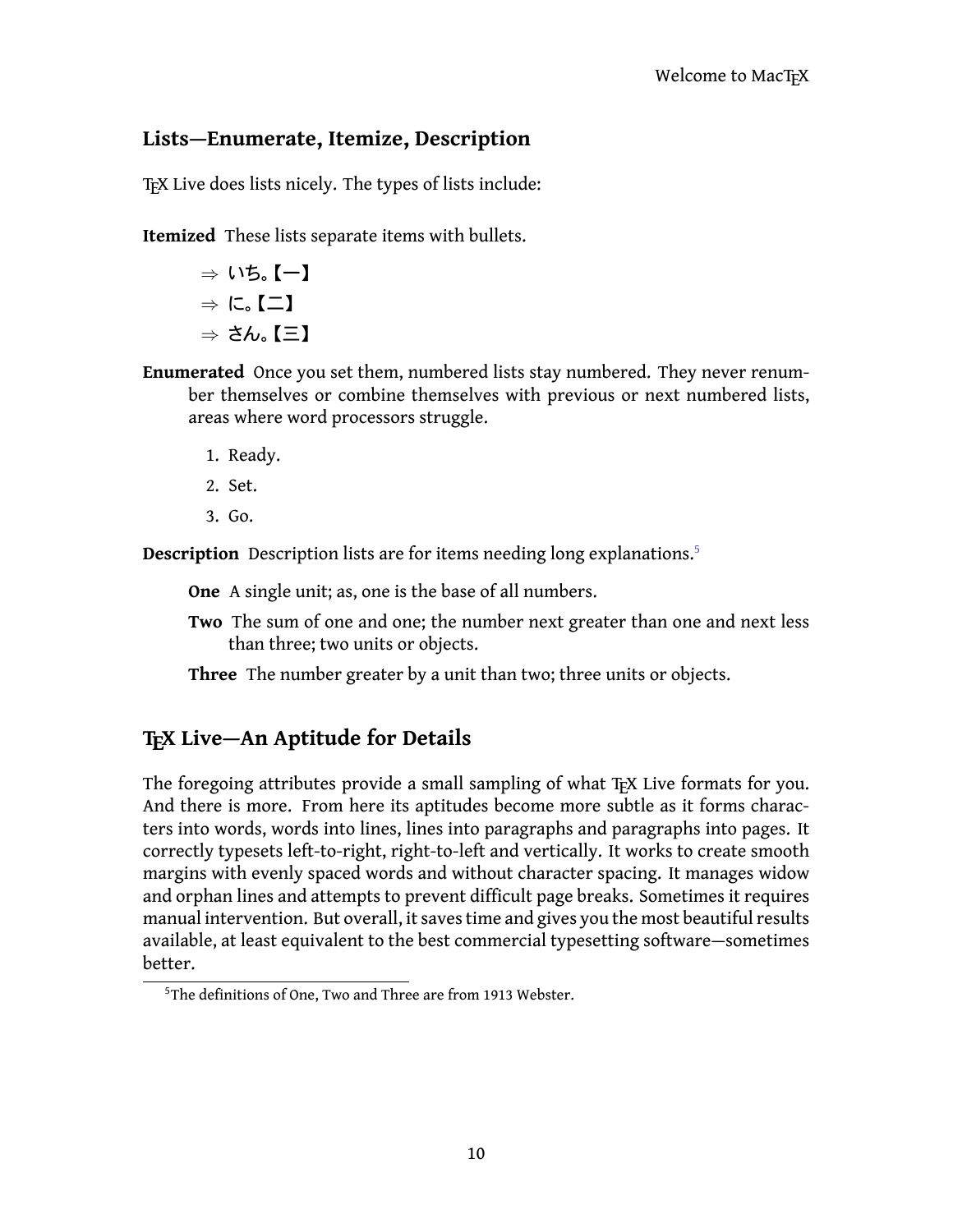# <span id="page-12-0"></span>**Children of TEX—Using Your System Fonts**

Dr. Knuth developed T<sub>F</sub>X in the 1970s and froze the code in the early 1980s. At the time, he also developed his own fonts to use with T<sub>F</sub>X. He named them Computer Modern. When he made  $T<sub>F</sub>X$  available to others at no cost, he included the fonts. They naturally served as the standard for many years. But most things age.

Despite the age of T<sub>F</sub>X in terms of computer systems—its output quality still exceeds that of 21st Century word processors and most commercial page publishing software. However, fonts have changed dramatically since the 1980s, including the introduction of Unicode fonts for international typesetting. Based on this evolution, several developers began modifying T<sub>E</sub>X to use Unicode fonts and the system fonts of your computer.

The first such application to gain widespread use was X $\frac{1}{4}$ F<sub>K</sub>, originally developed by Jonathan Kew and now taken over by others. It came with extensions to TFX, plus an expansion of ET<sub>E</sub>X called X<sub>T</sub>ET<sub>E</sub>X. X<sub>T</sub>T<sub>E</sub>X provides easy access to most TrueType and Open-Type fonts. It supports Apple Advanced Typography and Graphite, a smart-font technology developed by SIL International. X $\exists$ F<sub>F</sub>X supports general publishing and technical publishing, including mathematics. It is compatible with most existing TFX and  $E$ FFX classes, packages and macros. This document was created using  $X \rightarrow E$ FFX, Graphite fonts and other TrueType and OpenType fonts. The cover page was created entirely with  $X \neq Y$ , as were figures 2, 3 and 4.

Another project using Unicode fonts is LuaT<sub>EX</sub>. LuaT<sub>EX</sub> is still in its early stages of development. Its most interesting feature is its ability to directly access typesetting functions in the T<sub>E</sub>X systems. It is compatible with ET<sub>E</sub>X and X<sub>T</sub>T<sub>E</sub>X.

The point here is the ongoing development of T<sub>F</sub>X and its offspring. T<sub>F</sub>X Live is a living and mature free publishing system with thousands of users worldwide and a huge support network.

## <span id="page-12-1"></span>**About The Learning Curve**

If you use the built-in styles of a word processor, you can learn to use TEX Live. Even if you do not use word processing styles, you can still learn. As with any new software, there is a learning curve for T<sub>E</sub>X Live, even on the Macintosh. But you are never alone when learning T<sub>F</sub>X Live. This is because MacT<sub>F</sub>X itself receives support from one of the most active groups of users for any publishing software. The Internet contains thousands of T<sub>E</sub>X tutorials, FAQs and examples. They exist on mailing lists, wikis, blogs, websites and bulletin boards worldwide.

You can also benefit from the knowledge of people using T<sub>F</sub>X on Unix, IBM mainframes, Windows and other systems. Because T<sub>E</sub>X operates the same on all machines, knowledge gained on the Mac instantly translates to T<sub>E</sub>X wherever it works. And visa-versa.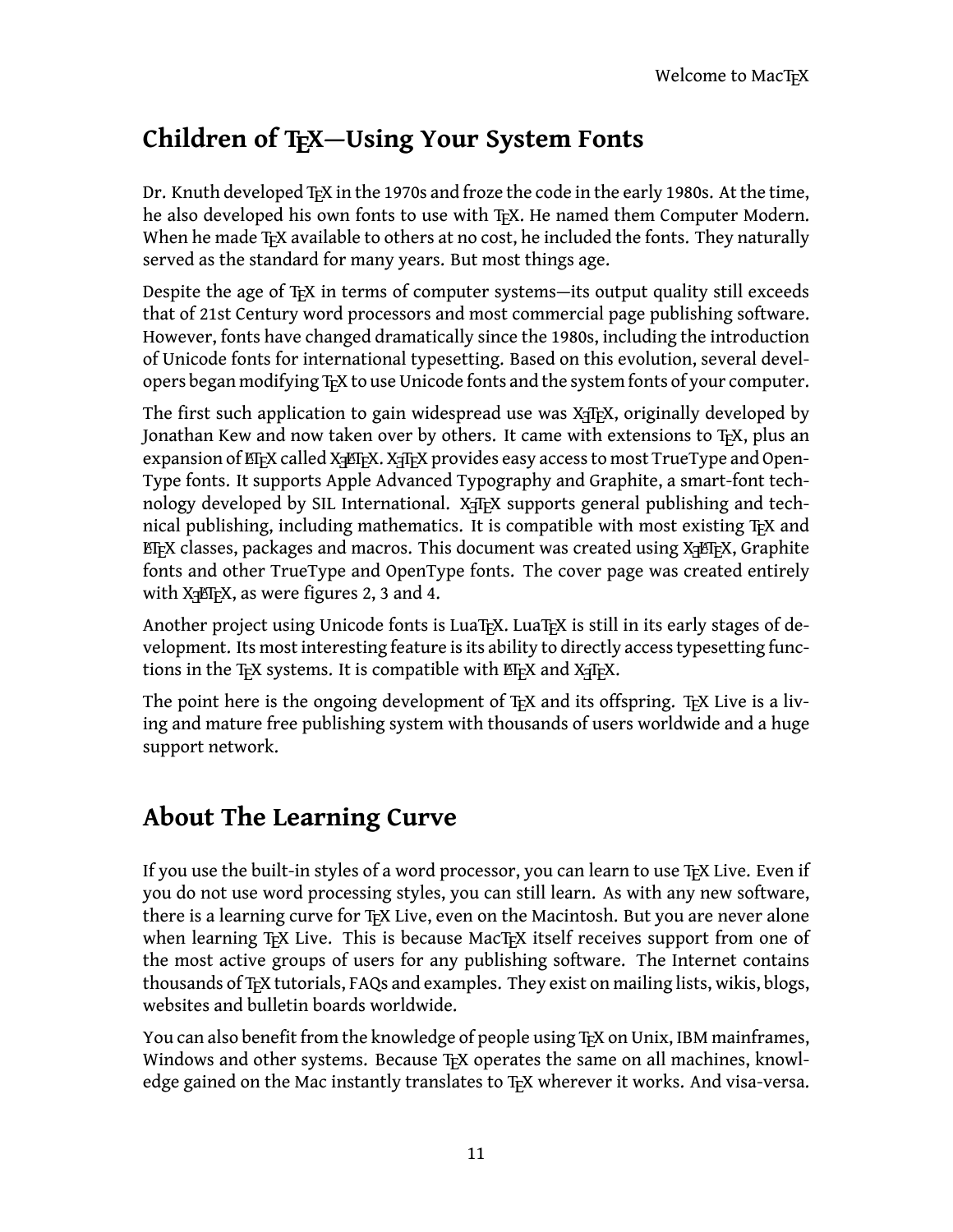## <span id="page-13-0"></span>**Resources**

#### <span id="page-13-1"></span>**Books**

These are commonly used. If you really want to understand T<sub>F</sub>X, then read *The T<sub>F</sub>Xbook*, written by Donald E. Knuth, the original developer. It makes ETFX, XTFX and other children of TEX easier to understand. *The METAFONTbook* is about the software used to make the originals T<sub>F</sub>X fonts.

Michael Doob. *A Gentle Introduction to TEX: A Manual for Self-Study*. CTAN, 1993. This is a free PDF available from CTAN: <http://ctan.org/pkg/gentle>.

Victor Eijkhout. *TEX by topic: a TEXnician's Reference*. Addison-Wesley Pub. Co., Wokingham, England, 1992. ISBN 0201568829. While this book is out print, you can download a free PDF of the book from CTAN: [http://ctan.org/pkg/texbytopic.](http://ctan.org/pkg/texbytopic)

Michel Goossens. *The EIFX Graphics Companion*. Addison-Wesley, Upper Saddle River, NJ, 2nd ed edition, 2008. ISBN 9780321508928 (pbk. : alk. paper). URL http: //www.loc.gov/catdir/toc/ecip0713/2007010278.html.

Donald Ervin Knuth. *The Trixbook*, Volume A of Computers & Typesetting. Addison-Wesley, Reading, Mass., 1986. ISBN 0201134470.

Donald Ervin Knuth. *The METAFONTbook*, Volume C of Computers & Typesetting. Addison-Wesley, Reading, Mass., 1986. ISBN 0201134454 (hard).

Donald Ervin Knuth. *Digital Typography*, CSLI Lecture Notes; No.78. CSLI Publications, Stanford, Calif., 1999. ISBN 1575860112 (cloth : alk. paper). URL http://www.loc.gov/ catdir/description/cam029/98027331.html.

Leslie Lamport. *EIFX: A Document Preparation System: User's Guide And Reference Manual.* Addison-Wesley Pub. Co., Reading, Mass., 2nd ed edition, 1994. ISBN 0201529831.

Frank Mittelbach, Michel Goossens, Johannes Braams, and Chris Rowley. The *EIFX Companion*. Addison-Wesley, Boston, 2nd ed. edition, 2004. ISBN 0201362996 (pbk. : alk. paper).

#### <span id="page-13-2"></span>**Web Resources**

MacT<sub>EX</sub> Website: <http://www.tug.org/mactex/>

T<sub>F</sub>X Live Website. T<sub>F</sub>X Live is the parent distribution of MacT<sub>F</sub>X: <http://www.tug.org/texlive/>